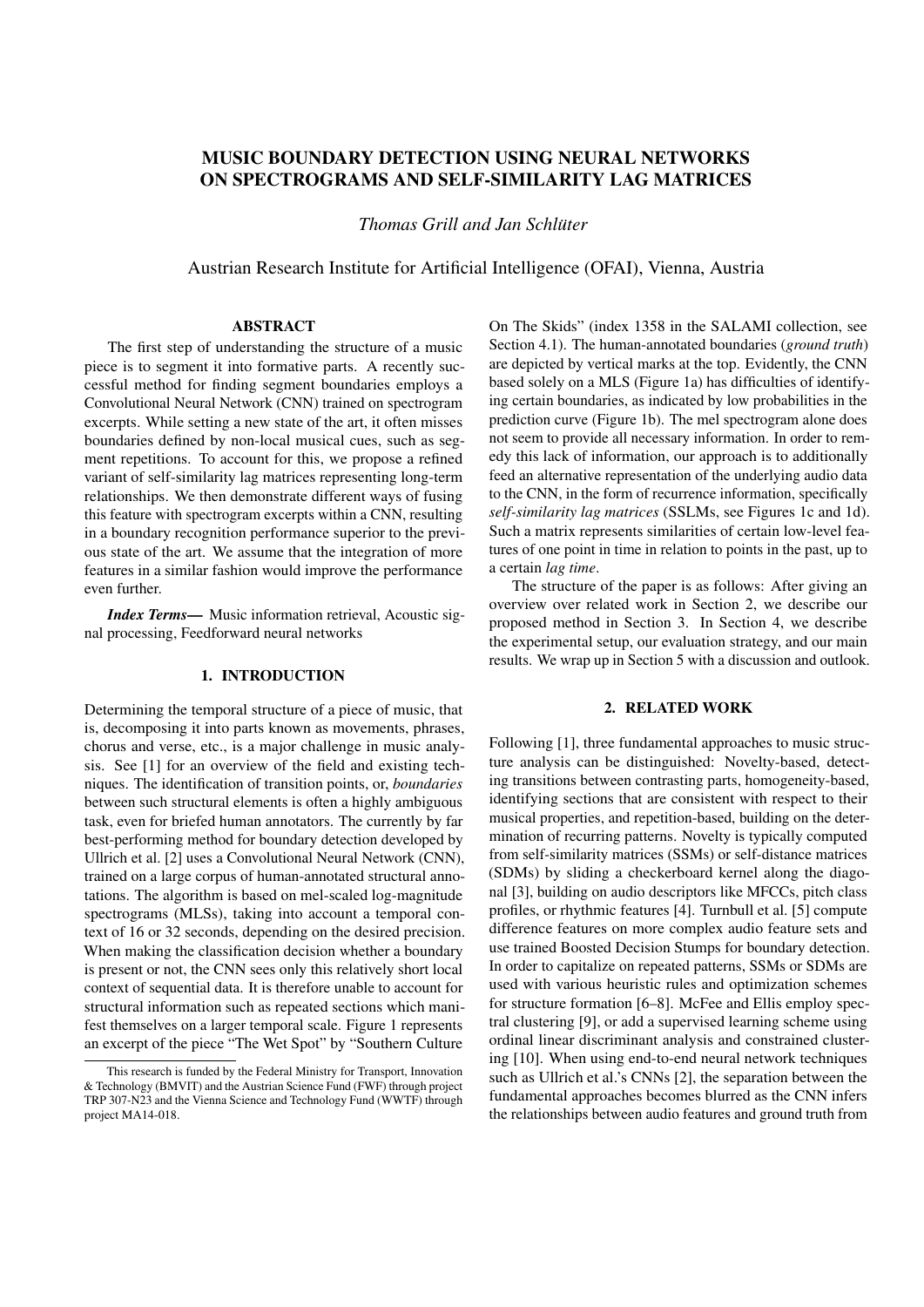

(f) CNN predictions on combined mel spectrogram and lag matrix

Fig. 1: Boundary recognition using CNNs on different underlying audio features, illustrated on the piece "The Wet Spot" by "Southern Culture On The Skids". Please see http://www.ofai.at/research/impml/ projects/audiostreams/eusipco2015 for a version with audio.

the provided training data. In a similarly integral fashion, Serrà et al. [11] propose an unsupervised method explicitly combining all three domains.

#### 3. METHOD

Our approach is derived from the work by Ullrich et al. [2]. In the following, we mainly describe our extensions to this method.

# 3.1. Feature extraction

For each audio file under analysis, we first compute a STFT magnitude spectrogram with a window size of 46 ms (2048

samples at 44.1 kHz sample rate) and 50% overlap, and apply a mel-scaled filterbank of  $n = 80$  triangular filters from 80 Hz to 16 kHz and scale magnitudes logarithmically.

Our method of generating the SSLMs (Figures 1c and 1d) is derived from work by Serrà et al. [11]. We use the MLS  $X = \{ \mathbf{x}_{i=1...N} \}$  of N frames as described above. The lag time to cover is given by the number of frames  $L$ . In order to reduce the amount of data and processing time, the input spectra can be max-pooled along the time axis by an integer factor  $p$ ,

$$
\mathbf{x}'_i = max_{j=1...p} \left( \mathbf{x}_{(i-1)p+j} \right). \tag{1}
$$

By performing a DCT of type II on each frame with the static 0-component omitted, we arrive at a time series of MFCCs

$$
\tilde{\mathbf{x}}_i = \text{DCT}_{1...n}^{(II)}\left(\mathbf{x}_i'\right). \tag{2}
$$

We bag several frames within a time context of length  $m$ , building a time series

$$
\hat{\mathbf{x}}_i = \left[ \tilde{\mathbf{x}}_i^\top, \dots, \tilde{\mathbf{x}}_{i+m}^\top \right]^\top. \tag{3}
$$

The parameter  $m$  has to be chosen such that the desired reduction of noise is not outbalanced by the resulting temporal blurring. We then use a cosine distance function  $\delta_{\cos}(\mathbf{x}, \mathbf{y}) =$  $1 - \left\langle \frac{\mathbf{x}}{\|\mathbf{x}\|}, \frac{\mathbf{y}}{\|\mathbf{y}\|} \right\rangle$  to build a  $\left\lfloor \frac{N}{p} \right\rfloor \times \left\lfloor \frac{L}{p} \right\rfloor$  recurrence matrix

$$
D_{i,l} = \delta_{\cos}(\hat{\mathbf{x}}_i, \hat{\mathbf{x}}_{i-l}), \quad l = 1 \dots \lfloor \frac{L}{p} \rfloor.
$$
 (4)

Relationships between distances across this matrix are often revealed by thresholding, yielding a binary SSLM. Extending on Serra et al. [12], who introduced adaptive thresholding with ` a step function,  $\Theta$  ( $\varepsilon_{i,l}$  –  $D_{i,l}$ ), we resort to a smooth sigmoid transfer function  $\sigma(x) = 1/(1 + e^{-x})$  for the SSLM

$$
R_{i,l} = \sigma \left( 1 - \frac{D_{i,l}}{\varepsilon_{i,l}} \right). \tag{5}
$$

The adaptive threshold, or, in this context, equalization factor  $\varepsilon_{i,l}$  is set to a quantile  $\kappa$  of the distances  $\delta_{\cos}(\hat{\mathbf{x}}_i, \hat{\mathbf{x}}_{i-j})$  and  $\delta_{\cos}(\hat{\mathbf{x}}_{i-l}, \hat{\mathbf{x}}_{i-l-j})$  for  $j = 1 \dots \lfloor \frac{L}{p} \rfloor$ , or

$$
\varepsilon_{i,l} = Q_{\kappa}\left(D_{i,1},\ldots,D_{i,\lfloor\frac{L}{p}\rfloor},D_{i-l,1},\ldots,D_{i-l,\lfloor\frac{L}{p}\rfloor}\right).
$$
 (6)

All indices  $i < 1$  are wrapped around to  $i' = i + \lfloor \frac{N}{p} \rfloor$ , resulting in a time-circular SSLM R.

The use of full-length MFCCs and cosine distances was suggested by preliminary experiments, yielding better results than Euclidean metrics on the bagged original feature vectors.

# 3.2. Feature preprocessing

Like [2], for the MLS features, we pad the spectrogram with pink noise of −70 dB FS as needed to process the beginning and end of a piece, subsample it by taking the maximum over 6 adjacent time frames without overlap (max-pooling) and finally normalize each frequency band to zero mean and unit variance. For the SSLM features, we use circular padding and optimal pooling factors found in Section 4.3, then also normalize each lag band to zero mean and unit variance.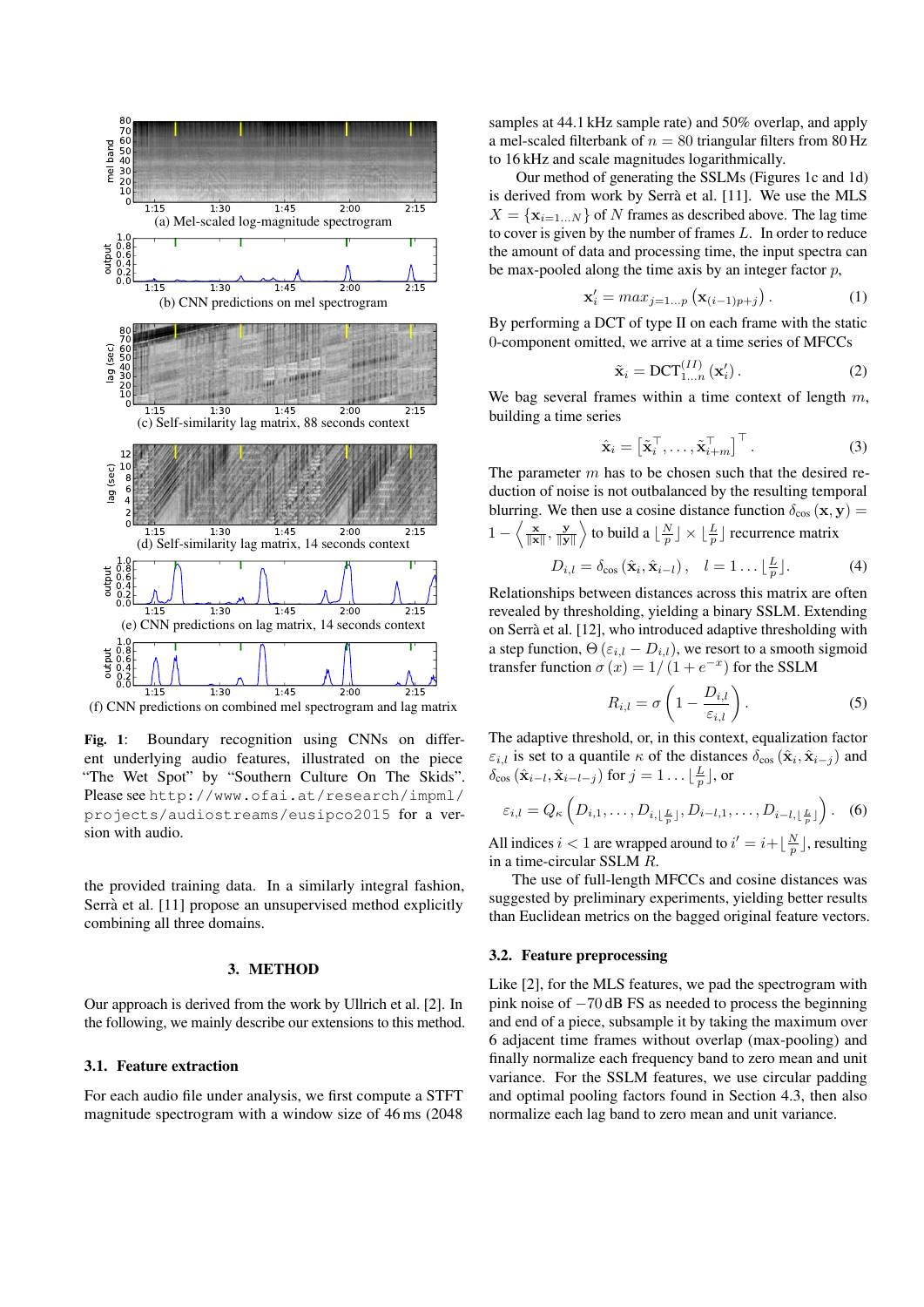

Fig. 2: Four different network architectures for combining the two input features.

### 3.3. Convolutional Neural Network

CNNs are feed-forward networks that include *convolutional layers* computing a convolution of their input with small learned filter kernels of a given size. This allows processing large inputs with few trainable parameters, and retains the input's spatial layout. When used for binary classification, the network usually ends in one or more dense layers integrating information over the full input at once, discarding the spatial layout. Our architecture for this work is based on the one used by Ullrich et al. [2] on MLS features for their MIREX submission [13]. It has a convolutional layer of 32  $8 \times 6$ kernels (8 time frames and 6 frequency bands), a max-pooling layer of  $3 \times 6$ , another convolution of  $64.6 \times 3$  kernels, a dense layer of 128 units and a dense output layer of 1 unit.

We employ different variants of this architecture to support two input features instead of one. An obvious idea is to train two networks of the same architecture on the two features and average their output (late fusion, Fig. 2a). Instead, we can join the two output units (Fig. 2b) or even the two hidden dense layers (Fig. 2c) to obtain a single network trained on both input features. Finally, if the two features cover the same temporal context at the same resolution, we can synchronously convolve their feature maps over time (Fig. 2d).

Training is done by mini-batch gradient descent, using the same hyperparameters and tweaks as Ullrich et al. [2]. Likewise, we follow the peak-picking strategy described in [2, Section 3.4] to retrieve likely boundary locations from the network output.

#### 4. EXPERIMENTS

### 4.1. Data set

For our experiments, we used the same data set as described by Ullrich et al. [2]. It is a subset of the Structural Analysis of Large Amounts of Music Information (SALAMI) database [14]. The entire data set contains over 2400 structural annotations of nearly 1400 musical recordings of different genres

and origins, with about half of the annotations (779 recordings, 498 of which are doubly-annotated) being publicly available.<sup>1</sup> A part of this data set was also used in the "Audio Structural Segmentation" task of the annual MIREX evaluation campaign in the years  $2012$  through  $2014<sup>2</sup>$  Identically to [2], we used 633 musical pieces for training, 100 for validation and 487 pieces as a test set for final evaluation of our models against the published results of the various MIREX submissions.

#### 4.2. Evaluation

For the MIREX campaign's boundary retrieval task, three different evaluation measures are used: *Hit rate* for time tolerances ±0.5 and ±3 seconds, and *Median deviation*. The latter computes the median time distance between each annotated boundary and its closest predicted boundary, and vice versa. The former checks which predicted boundaries fall close enough to an unmatched annotated boundary (true positives), records remaining unmatched predictions and annotations as false positives and negatives, respectively, and computes the precision, recall and  $F_1$  scores. The Hit rate  $F_1$  score is the measure most frequently used in the literature. In this contribution, we only evaluate for tolerances of  $\pm 0.5$  seconds where the explorable space (the distance between the lower and upper bounds exhibited in human ground-truth annotations) is greater than for  $\pm 3$  seconds, the other commonly used tolerance.

As explicated in [2], baseline scores can be estimated by using variations of regularly or randomly spaced grids as synthetic boundary estimates. For an evaluation tolerance of  $\pm 0.5$  seconds, the baseline within our test data set is  $F_1 \approx 0.14$ . Upper bounds, on the other hand, can be derived from the differences between two independent annotations of the same musical pieces. By analyzing the items within our test data set that have been annotated twice (439 pieces), we calculated  $F_1 \approx 0.72$ .

Nieto et al. [15] have identified the  $F<sub>0.58</sub>$  measure to be more

<sup>1</sup>http://ddmal.music.mcgill.ca/datasets/salami/

SALAMI\_data\_v1.2.zip. accessed 2015-02-11

<sup>2</sup>Music Information Retrieval Evaluation eXchange, http://www. music-ir.org/mirex, accessed 2015-02-11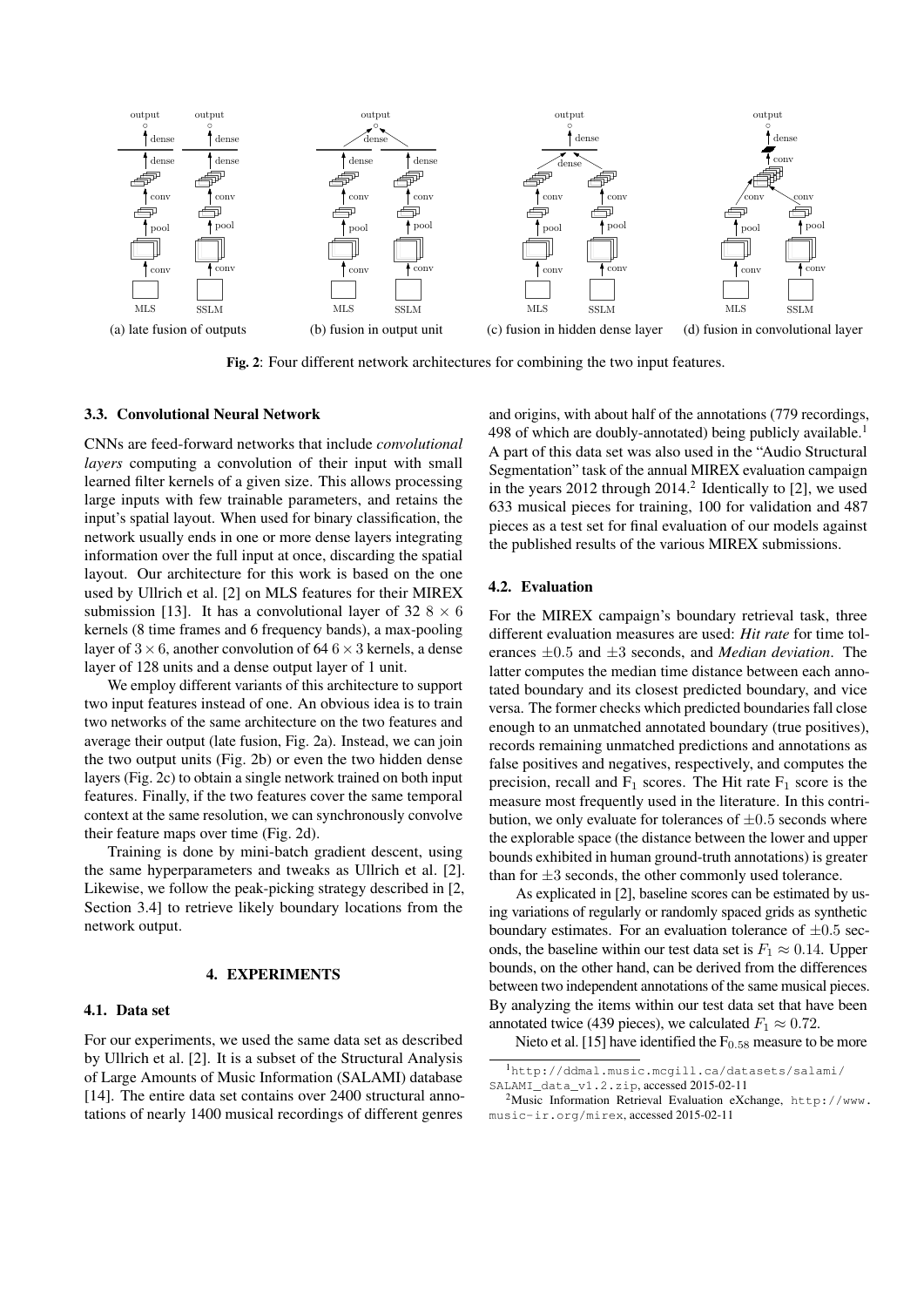

Fig. 3:  $F_1$  scores for different lag pooling factors on SSLMs.

| Pool factor / Lag bins | 75 bins | $100 \text{ bins}$ | $150 \text{ bins}$ |
|------------------------|---------|--------------------|--------------------|
| Factor 3               | 0.398   | 0.408              | 0.399              |
| Factor 4               | 0.407   | 0.408              | 0.403              |

Table 1:  $F_1$  scores (means of three experiments) for different lag bin counts and pooling factors on SSLMs.

perceptually informative than the typically used  $F_1$  measure. As this is a relatively new finding and it is not as well established as the  $F_1$  measure (which is, e.g., used in MIREX), we base most of our evaluation, especially model selection, on the latter.

### 4.3. Feature optimization

To optimize parameters for the new feature, we performed a range of experiments training CNNs to predict boundaries from SSLMs alone, evaluated on the validation set.

Four parameters were fixed in advance: The block size  $N = 115$ , equal to the MLS of [2], input pooling  $p = 2$ , bagging  $m = 2$ , and equalization quantile  $\kappa = 0.1$ . Preliminary experiments showed no improvement from varying these.

As described in Section 3.1, we obtained pooled SSLMs of 21.53 fps. We computed them up to a lag of 240 s, resulting in 5168 lag bins. In comparison, the best-performing MLS of [2] are 80 frequency bins at 7.18 fps, obtained by max-pooling the original spectrograms over time. As a first measure to bring the SSLMs to manageable size, we pooled over time to match the MLS resolution. Secondly, we used a combination of maxpooling and cropping to reduce the number of lag bins to 100. We tried a range of pooling factors from 19 to 1, resulting in a lag context between 88.23 s and 4.64 s. Surprisingly, as depicted in Figure 3, best results were obtained in the regime of high resolution and a context too small to include long-term repetitions (cf. Figures 1c, 1d). To verify, we trained three networks each for the two best pooling factors (3 and 4) and 75, 100, and 150 lag bins, then averaged their evaluation scores. Table 1 shows that 100 bins seem optimal, and factors 3 and 4 are comparable. We chose factor 3 to match the temporal pooling.

With these parameters, it seems we could just compute the SSLMs with  $p = 6$  up to a lag of 13.92 s instead of pooling and cropping them afterwards. However, this reduces the context for the calculation of the equalization factor  $\varepsilon$  in (6) too much, diminishing results.

# 4.4. Model selection

Having optimized the SSLMs, we proceeded to combine them with the MLS features. As described in Section 3.3, we devised



Fig. 4: Comparison of  $F_1$  scores for MLSs and SSLMs alone, and for network architectures with different fusion modes.

| <b>Algorithm</b>         | ${\bf F}_1$ | $\mathbf{F}_{0.58}$ | <b>Recall</b> | <b>Precision</b> |
|--------------------------|-------------|---------------------|---------------|------------------|
| Upper bound (est.)       | 0.72        | 0.72                |               |                  |
| our result (conv fusion) | 0.523       | 0.596               | 0.484         | 0.646            |
| SUG1 (2014)              | 0.472       | 0.497               | 0.469         | 0.555            |
| MP2 (2013)               | 0.328       | 0.311               | 0.411         | 0.300            |
| MP1 (2013)               | 0.315       | 0.307               | 0.361         | 0.304            |
| NB1 (2014)               | 0.301       | 0.273               | 0.421         | 0.254            |
| OYZS1 (2012)             | 0.290       | 0.334               | 0.258         | 0.456            |
| Baseline (est.)          | 0.14        | 0.19                |               |                  |

Table 2: Boundary recognition scores at a tolerance of  $\pm 0.5$  seconds. Comparison of our best model with the five best-performing algorithms of the MIREX campaigns 2012 through 2014.

four different network architectures that fuse the information in different processing stages. We compared these architectures in the same manner Ullrich et al. [2] obtained their final results: We trained five copies of each network and evaluated them on the test set, with the optimal peak-picking threshold found on the validation set.

Figure 4 shows the minimum, maximum and mean of the five  $F_1$  scores per architecture, as well as the  $F_1$  score obtained from bagging the networks by averaging their outputs. We can see that networks trained on MLS alone perform better than on SSLM alone, and that combining them gives a leap in performance. This shows that the two features transport different cues useful for predicting boundaries. Comparing the different fusion architectures, it seems advantageous to combine the information early on, although the differences are not significant. Further experiments have shown that also in combination with MLSs, SSLMs with a short lag context of ca. 14 s work better than those with a context of up to 88 s.

#### 4.5. Comparison to the state of the art

Table 2 shows a comparison of our best model with the bestperforming algorithms of the MIREX campaign in the years  $2012$  through  $2014<sup>3</sup>$ . Both precision and recall rates of our model are higher than any of the state-of-the-art algorithms,

<sup>3</sup>For the algorithms' abbreviations, consult http://nema.lis. illinois.edu/nema\_out/mirex2012/results/struct/sal,  $\ldots$ /mirex2013/ $\ldots$ , and  $\ldots$ /mirex2014/ $\ldots$ , accessed 2015-06-08